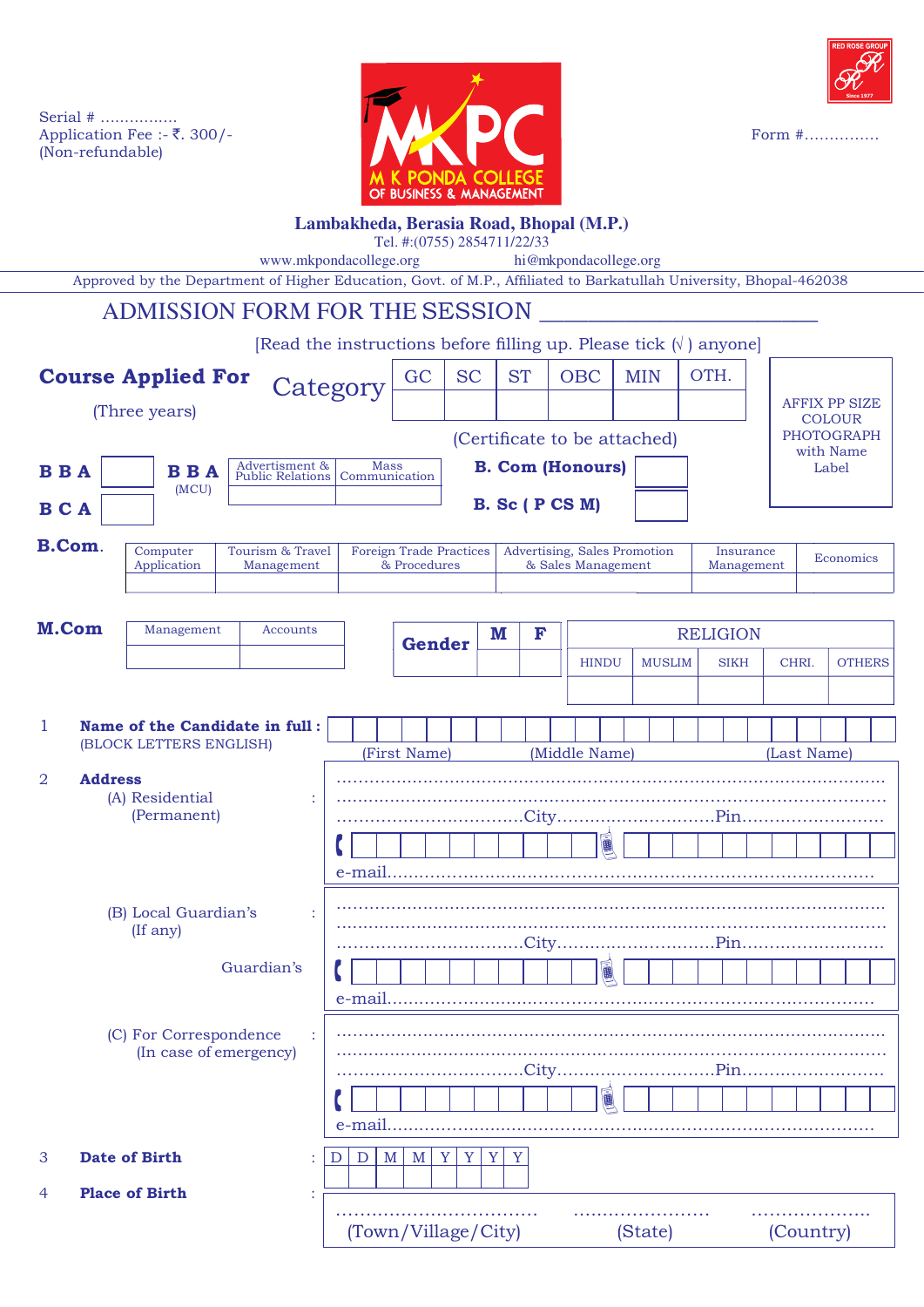| .5 | <b>Father's Name</b> |
|----|----------------------|
|    | (BLOCK LETTERS)      |
|    | Occupation (if any   |

:

:

- 6 **Mother's Name** (BLOCK LETTERS) Occupation (if any)
- **Family Income (Gross)** :

## 7 **Family Income (Gross)** Rs. ..................................................................... Per annum L ………………………..…………………………………………….……. L ………………………..…………………………………………….……. é 富

|    | <b>Examination</b>                   | Name of School/<br><b>College/ Institution</b> |   |            | <b>Board/Council/</b><br><b>University</b> | <b>Year of</b><br><b>Passing</b> | Subject/<br><b>Stream</b> | $\%$<br><b>Obtained</b> | Division/<br><b>Grade</b> |
|----|--------------------------------------|------------------------------------------------|---|------------|--------------------------------------------|----------------------------------|---------------------------|-------------------------|---------------------------|
|    | <b>Class XII</b>                     |                                                |   |            |                                            |                                  |                           |                         |                           |
|    | Class X                              |                                                |   |            |                                            |                                  |                           |                         |                           |
|    | Any other                            |                                                |   |            |                                            |                                  |                           |                         |                           |
|    |                                      |                                                |   |            |                                            |                                  |                           |                         |                           |
|    | <b>Scholarship / Award</b>           |                                                |   | <b>Yes</b> |                                            | N <sub>O</sub>                   |                           |                         |                           |
|    | received                             |                                                |   |            |                                            |                                  |                           |                         |                           |
|    | (Attach a separate list)             |                                                |   |            |                                            |                                  |                           |                         |                           |
|    | <b>Scholarship Eligibility</b>       |                                                | ÷ | <b>Yes</b> |                                            | N <sub>O</sub>                   |                           |                         |                           |
|    | <b>Registration No.</b>              |                                                |   |            |                                            |                                  |                           |                         |                           |
|    | <b>Admission through</b>             |                                                |   | On-line    |                                            | <b>CLC</b>                       |                           |                         |                           |
|    | <b>Proficiency in Sport</b>          |                                                |   |            |                                            |                                  |                           |                         |                           |
|    | (Attach a separate list, if needed)  |                                                |   |            |                                            |                                  |                           |                         |                           |
| 14 | Language (s) known                   |                                                |   |            |                                            |                                  |                           |                         |                           |
|    | (Attach a separate list, if needed)  |                                                |   |            |                                            |                                  |                           |                         |                           |
|    | <b>Blood Group</b>                   |                                                | ÷ | Group      |                                            | Rh Factor                        |                           |                         |                           |
|    | <b>Career Objective &amp; Skills</b> |                                                |   |            |                                            |                                  |                           |                         |                           |
|    | (To be filled in by the candidate)   |                                                |   |            |                                            |                                  |                           |                         |                           |
|    |                                      |                                                |   |            |                                            |                                  |                           |                         |                           |

- (i) I/We have read the instructions carefully and will abide by the rules and regulations of the College and University.
- (ii) I shall not indulge in ragging. If found, strict action may be taken by the Competent Authority. (iii) We also certify that the information given in the admission form is correct. Should any of it be found incorrect, we agree to
- accept any decision of authorities arising thereof including cancellation of admission. (iv) I/We also unconditionally agree to abide by the rules and regulations, if amended, by the Management from time to time.
- 

| Place: |  |  |  |
|--------|--|--|--|
| Date:  |  |  |  |

Signature of Parent/ Guardian

Name..........................................................

.....................................................................

 Signature of the Student .....................................................................

Name..........................................................